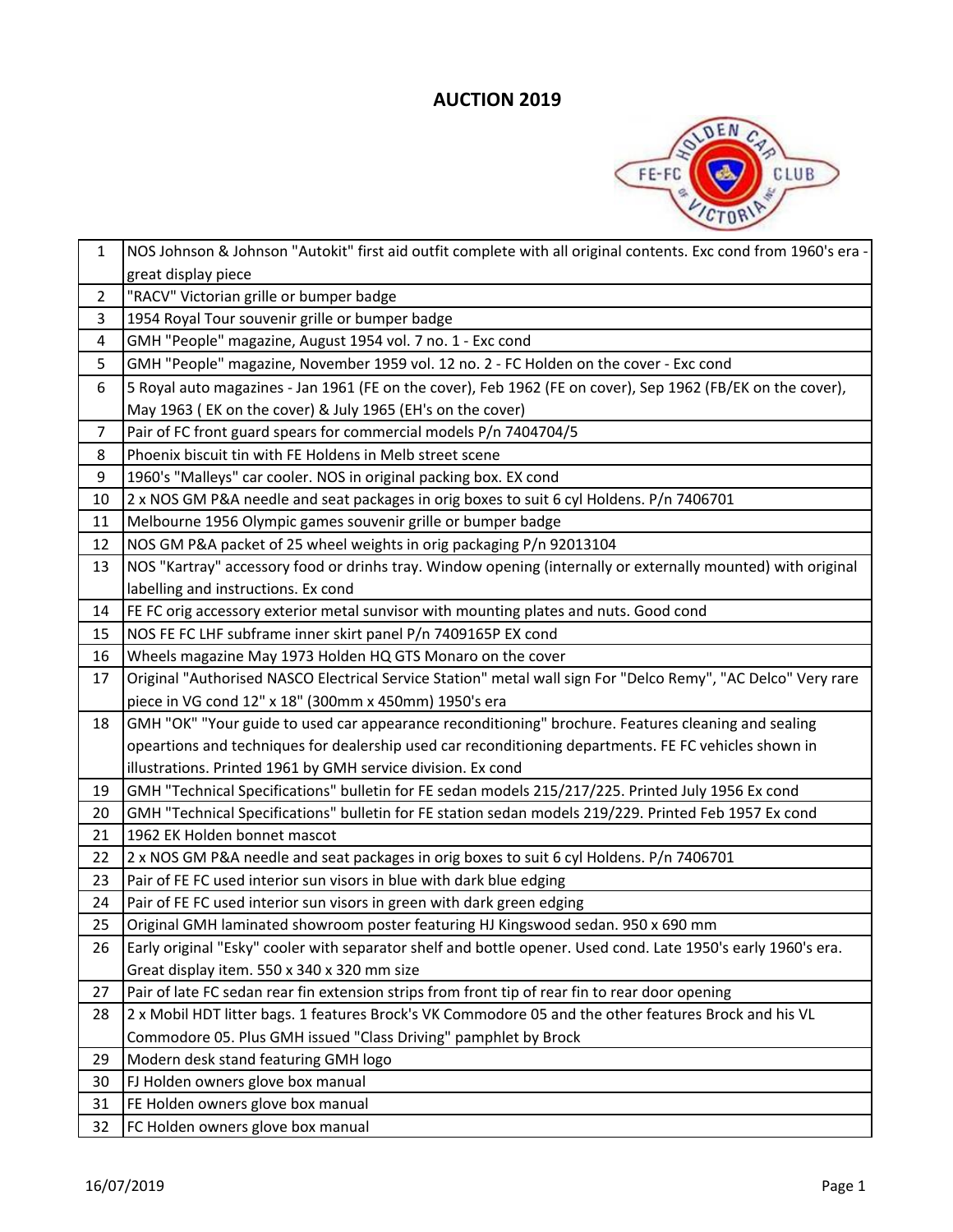

| 33 | EK Holden owners glove box manual                                                                              |
|----|----------------------------------------------------------------------------------------------------------------|
| 34 | HQ Holden owners glove box manual                                                                              |
| 35 | NOS GM P&A packet of 25 wheel weights in orig packaging P/n 92013104                                           |
| 36 | GMH "Pointers" magazine Mar 1980 Ex Cond                                                                       |
| 37 | GMH "Pointers" magazine May 1980 Ex Cond                                                                       |
| 38 | FX Holden tail lamp centre section housing and lens                                                            |
| 39 | 3 x FJ Holden bumper bar over riders in good straight cond                                                     |
| 40 | HQ Holden accessory bonnet centre strip / moulding P/n 2822463                                                 |
| 41 | Holden "Air Chief" portable picnic radio complete with under dash cradle. Good cond. Battery holder section is |
|    | clean, working condition unknown                                                                               |
| 42 | Rust repair section for FE FC headlight peak including circular lamp mounting ring.                            |
| 43 | 3 x GMH postcards featuring featuring EJ Premier, FB at Lang Lang test ground & EK special sedan - NOS in ex   |
|    | cond                                                                                                           |
| 44 | 3 x GMH postcards featuring featuring HJ Vacationer sedan & wagon, EK station sedan & LC Torana 4 cyl - NOS    |
|    | in ex cond                                                                                                     |
| 45 | GMH postcard of "Hell drivers" EK on 2 wheels 1962. Stamped on rear with "The Big Garage" - Bairnsdale plus    |
|    | 1968 raffle ticket for MFCSC special effort 1968 - prize HK Premier from Bill Patterson Ringwood - Both in ec  |
|    | cond                                                                                                           |
| 46 | 3 x parts envelopes from GMH dealer from different time periods. All have different GMH logos                  |
| 47 | Rare 18 page brochure from WH Lober GMH Dealer. Features showrooms with FE's, body shops,                      |
|    | reconditioning shops. Great period shots of parts dept GMH signing etc. A great historical item                |
| 48 | FE FC sedan original period used rear wheel opening spats                                                      |
| 49 | Holden Special Vehicles wall mounted logo sign "HSV" 1160 x 400 mm size                                        |
| 50 | Stainless steel petrol filler spill guard to suit HD, HR, HK, HT & HG                                          |
| 51 | Glass drinking tumbler featuring FX emblem                                                                     |
| 52 | Anodized aluminium drink mug with "Holden" and the lion insignia similar to late 50's early 60's style         |
| 53 | PBR VH-44 NOS Power brake diaphram and other sundry parts                                                      |
| 54 | FB Holden owners book set in Winter & Taylor Geelong envelope. Warranty tag & book, owner handbook &           |
|    | Nasco "Good Housekeeping". OK condition with some wear to handbook                                             |
| 55 | Three late 1960'S Holden drink coasters with vintage cars, GMAC matchbook, Olympic tyres matchbook &           |
|    | Yellow Cabs matchbook with HT taxi on the cover                                                                |
| 56 | 4 paper floormats with Guardian Maintenance logo from Mortlake & Terang dealership. Late 1960's                |
| 57 | Large lot of late 1950'S early 1960'S Melbourne newspapers with Holden ads and articles on local dealerships   |
| 58 | Two small Holden printing plates - EJ sedan & FE behind roller door. Not mounted                               |
| 59 | Small GMH Holden Magic Mirror paint chips sample booklet. 63 X 38 mm. Issued February 1965                     |
| 60 | 1957 GMH Pointers magazine, December issue. Has articles on FE ambulance, travel bag, Holden table and 3       |
|    | dimensional sign                                                                                               |
| 61 | GMH People magazine - March 1962. Splits on spine cover, otherwise good condition                              |
| 62 | NOS grey motor timing gear. Boxed - Part number 7414360                                                        |
| 63 | Ritch brand tool for removing wiper switch to suit all Holdens up to the early 1960'S                          |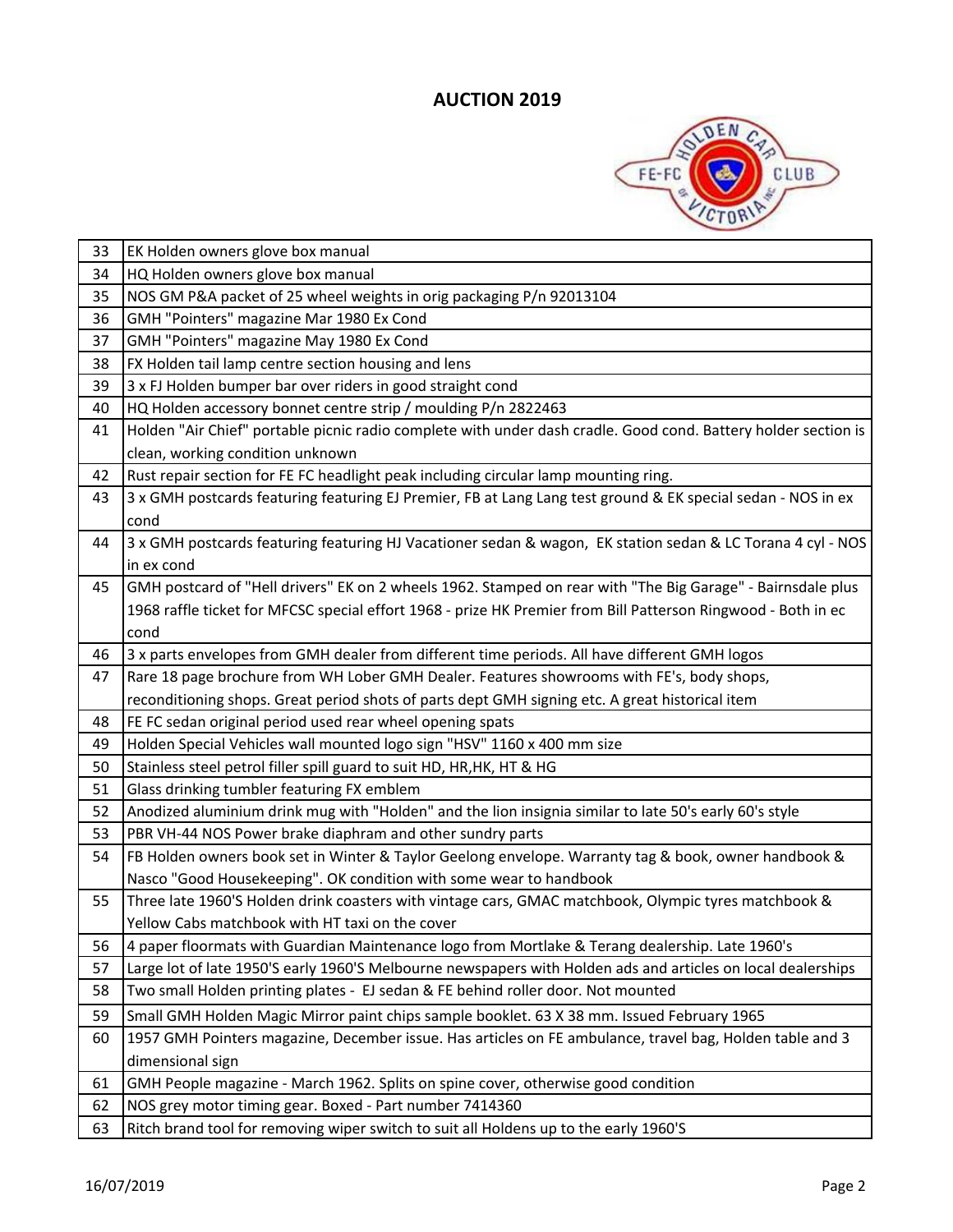

| 64 | Delco Nasco 1 Pint brake fluid tin circa 1950's early 1960's. Two small dents on narrow sides of tin, some small |
|----|------------------------------------------------------------------------------------------------------------------|
|    | scratches and wear but overall displays well. Part number M30715                                                 |
| 65 | 3 original Holden issue playing cards with FX logo on blue background - Jack, Queen & King of Hearts - circa mid |
|    | to late Fifties                                                                                                  |
| 66 | 3 NOS badges for FB - letter "H" p/no 7412316, letter "N" p/no 7412321 and a star p/no 7414203                   |
| 67 | Holden EK & EJ Hydramatic transmission manual. A little scuffed on the cover but pages inside are excellent. A   |
|    | rare manual - p/n M33381                                                                                         |
| 68 | Holden dealership poster showing cut-away drawing of the Holden Red Motor 149 / 179 cu inch. Excellent           |
|    | condition although it has been folded. 760 x 460 mm in size                                                      |
| 69 | Holden HD owner service booklet and warranty card, only the 2000 mile page has been torn out - excellent         |
|    | condition. From Peter Robinson Motors in Lilydale                                                                |
| 70 | Holden HT Premier sedan owner service booklet, Very good condition with pages from 14000 miles onwards.          |
|    | From Mentone Motors in Cheltenham                                                                                |
| 71 | Trax FB Holden sedan in box - TR20D - yellow & white - exc cond                                                  |
| 72 | Trax EK Holden sedan in box - TR21D - pink & maroon - exc cond                                                   |
| 73 | Holden EJ collectors pack - White Wings collector card no 7 (EJ sedan) and Shell collector card no 265 (EJ taxi) |
|    | along with March 20 1963 copy of Stock & Station Journal with an ad for the new EJ utility                       |
| 74 | 4 Holden Heritage booklets, 1998 anniversay, 2000 olympics, 2001 utilities & 2003 - 25th anniversary of          |
|    | Commodore                                                                                                        |
| 75 | Very rare and unusual "bottle opener bolt". Remove the corner bolt from your FE FC era bumper and replace        |
|    | with this bolt and it serves as a bottle opener. Would need a rechrome, but otherwise in good order              |
| 76 | Holden grey motor Harmonic balancer remover tool. Hard to find now and a very desirable tool, looks to have      |
|    | been rarely used                                                                                                 |
| 77 | Original Holden cut away line drawing of a Holden LX Torana. Drawn at Engineering Dept Fishermens Bend by        |
|    | F. Ireland in Jan 1974                                                                                           |
| 78 | NOS FE front park lamp globe holder body, lens and trim ring                                                     |
| 79 | Holden HK HT or HG Nasco steering column lock with two keys                                                      |
| 80 | GMH Craftsman's Guild model car competition - 1960's era                                                         |
| 81 | Holden HD flyer - Independent Motoring Writers - June 17 / 1965                                                  |
| 82 | Christmas 87/88 Sports & Social club port bottle                                                                 |
| 83 | Webb and Co Ashtray with picture of a green FE sedan                                                             |
| 84 | Public relations dept photo. GMH Craftsman's Guild                                                               |
| 85 | Nasco Speedometer Cables and Casings catalogue. 1948 to EJ                                                       |
| 86 | GMH Facts booklet - Sep 1973                                                                                     |
| 87 | GMH People magazine - Sep 1964                                                                                   |
| 88 | GMH Facts booklet - Oct 1975                                                                                     |
| 89 | GMH People magazine April 74 - LH Torana on the cover and Dealer Team on the back                                |
| 90 | Small film in can showing Dunlop tyres                                                                           |
| 91 | Kitten car care brochure 1960's                                                                                  |
| 92 | RACV service handbook 1969 with many Holden pictures                                                             |